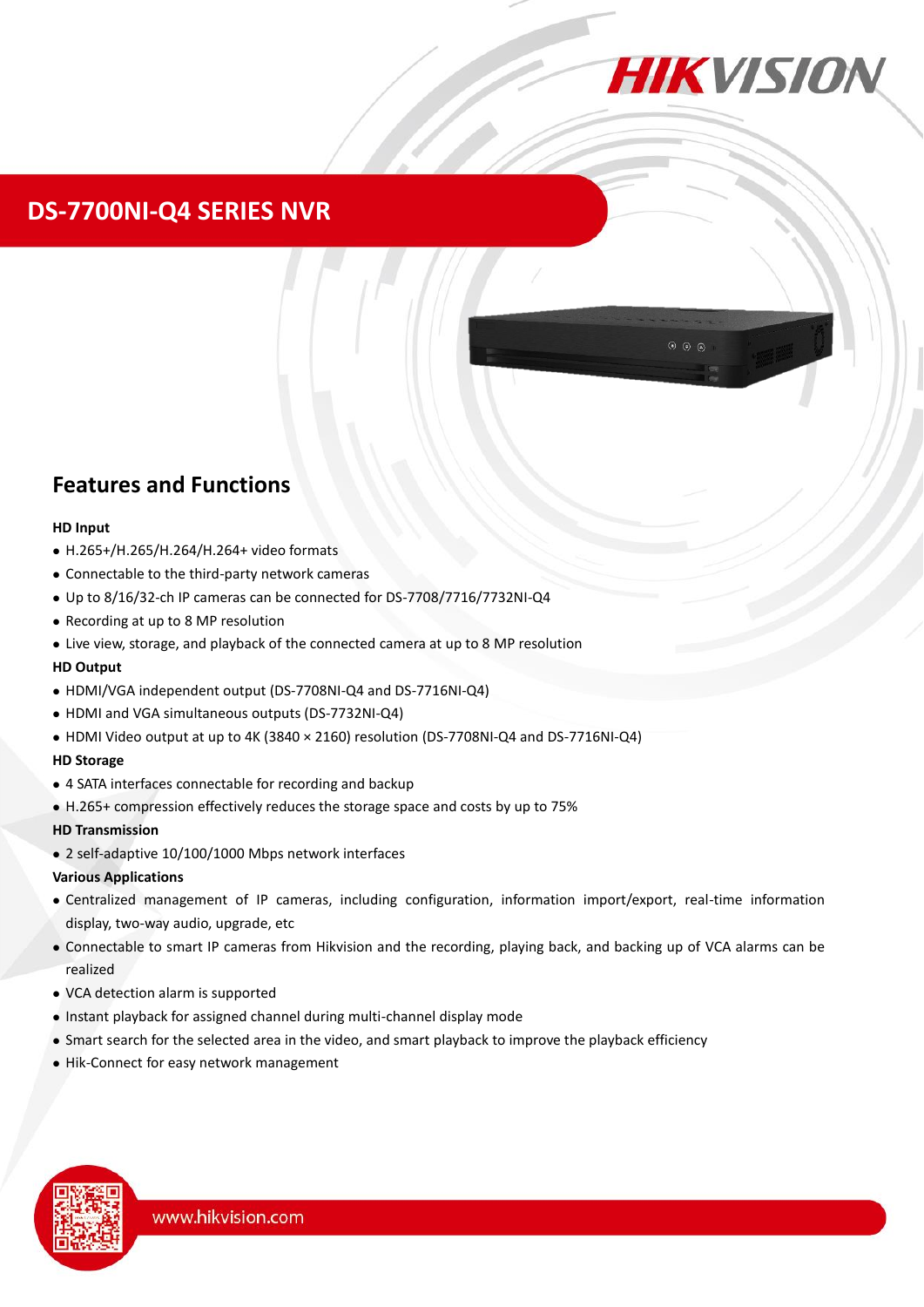

# **Specifications**

T.

| <b>Model</b>                 |                                         | DS-7708NI-Q4                                                                                                                                 | DS-7716NI-Q4 | DS-7732NI-Q4                                                                                              |  |  |
|------------------------------|-----------------------------------------|----------------------------------------------------------------------------------------------------------------------------------------------|--------------|-----------------------------------------------------------------------------------------------------------|--|--|
| Video/Audio<br>input         | IP video input                          | 8-ch                                                                                                                                         | $16$ -ch     | $32$ -ch                                                                                                  |  |  |
|                              |                                         | Up to 8 MP resolution                                                                                                                        |              |                                                                                                           |  |  |
|                              | Two-way audio                           | 1-ch, RCA (2.0 Vp-p, $1 \text{ k } \Omega$ )                                                                                                 |              |                                                                                                           |  |  |
| <b>Network</b>               | Incoming bandwidth                      | 80 Mbps                                                                                                                                      | 160 Mbps     | 200 Mbps                                                                                                  |  |  |
|                              | Outgoing bandwidth                      | 80 Mbps                                                                                                                                      |              | 128 Mbps                                                                                                  |  |  |
| Video/Audio<br>output        | Recording resolution                    | 8 MP/6 MP/5 MP/4 MP/3 MP/1080p/UXGA/720p/VGA/4CIF/DCIF/<br>2CIF/CIF/QCIF                                                                     |              |                                                                                                           |  |  |
|                              | <b>HDMI</b> output<br>resolution        | 1-ch, 4K (3840 × 2160)/30Hz,<br>1920 × 1080p/60Hz,<br>1600 × 1200/60Hz,<br>1280 × 1024/60Hz,<br>1280 × 720/60Hz,<br>$1024 \times 768/60$ Hz; |              | 1-ch, 1920 × 1080/60Hz,<br>1600 × 1200/60Hz,<br>1280 × 1024/60Hz,<br>1280 × 720/60Hz,<br>1024 × 768/60Hz; |  |  |
|                              | VGA output<br>resolution                | 1-ch, 1920 × 1080/60Hz,<br>1280 × 1024/60Hz,<br>1280 × 720/60Hz,<br>1024 × 768/60Hz;                                                         |              | 1-ch, 1920 × 1080/60Hz,<br>1280 × 1024/60Hz,<br>1280 × 720/60Hz,<br>1024 × 768/60Hz                       |  |  |
|                              | Audio output                            | 1-ch, RCA (Linear, 1 KΩ)                                                                                                                     |              |                                                                                                           |  |  |
| <b>Decoding</b>              | Decoding format                         | H.265/H.265+/H.264/H.264+/MPEG4                                                                                                              |              |                                                                                                           |  |  |
|                              | Live view / Playback<br>resolution      | 8 MP/6 MP/5 MP/4 MP/3 MP/1080p/UXGA /720p/VGA/4CIF/DCIF/<br>2CIF/CIF/QCIF                                                                    |              |                                                                                                           |  |  |
|                              | Synchronous<br>playback                 | $16$ -ch<br>8-ch                                                                                                                             |              |                                                                                                           |  |  |
|                              | Capability                              | 1-ch @ 8 MP (30 fps) / 4-ch @ 1080p (30 fps)                                                                                                 |              |                                                                                                           |  |  |
| <b>Network</b><br>management | Network protocols                       | TCP/IP, DHCP, Hik-Connect, DNS, DDNS, NTP, SADP, SMTP, NFS, iSCSI,<br>UPnP™, HTTPS                                                           |              |                                                                                                           |  |  |
| <b>Hard disk</b>             | <b>SATA</b>                             | 4, SATA interface                                                                                                                            |              |                                                                                                           |  |  |
|                              | Capacity                                | Up to 6 TB capacity for each disk                                                                                                            |              |                                                                                                           |  |  |
| <b>External</b><br>interface | Network interface                       | 2, RJ-45 10/100/1000 Mbps self-adaptive Ethernet interface                                                                                   |              |                                                                                                           |  |  |
|                              | Serial interface                        | 1 RS-485 (half-duplex), 1 RS-232                                                                                                             |              |                                                                                                           |  |  |
|                              | USB interface                           | Front panel: 2 × USB 2.0; Rear panel: 1 × USB 2.0                                                                                            |              |                                                                                                           |  |  |
|                              | Alarm in/out                            | 16/4 (16/8 optional)                                                                                                                         |              |                                                                                                           |  |  |
| General                      | Power supply                            | 100 to 240 VAC                                                                                                                               |              |                                                                                                           |  |  |
|                              | Total power                             | $\leq 80$ W                                                                                                                                  |              |                                                                                                           |  |  |
|                              | Consumption<br>(without hard disk)      | $\leq$ 15 W                                                                                                                                  |              |                                                                                                           |  |  |
|                              | Working<br>temperature                  | -10 °C to 55 °C (14 °F to 131 °F)                                                                                                            |              |                                                                                                           |  |  |
|                              | Working humidity                        | 10 % to 90 %                                                                                                                                 |              |                                                                                                           |  |  |
|                              | Dimensions (W $\times$ D $\times$<br>H) | $440 \times 393 \times 75$ mm $(17.3" \times 15.5" \times 3.0")$                                                                             |              |                                                                                                           |  |  |
|                              | Weight (without<br>hard disk)           | $\leq$ 5 kg (11 lb)                                                                                                                          |              |                                                                                                           |  |  |